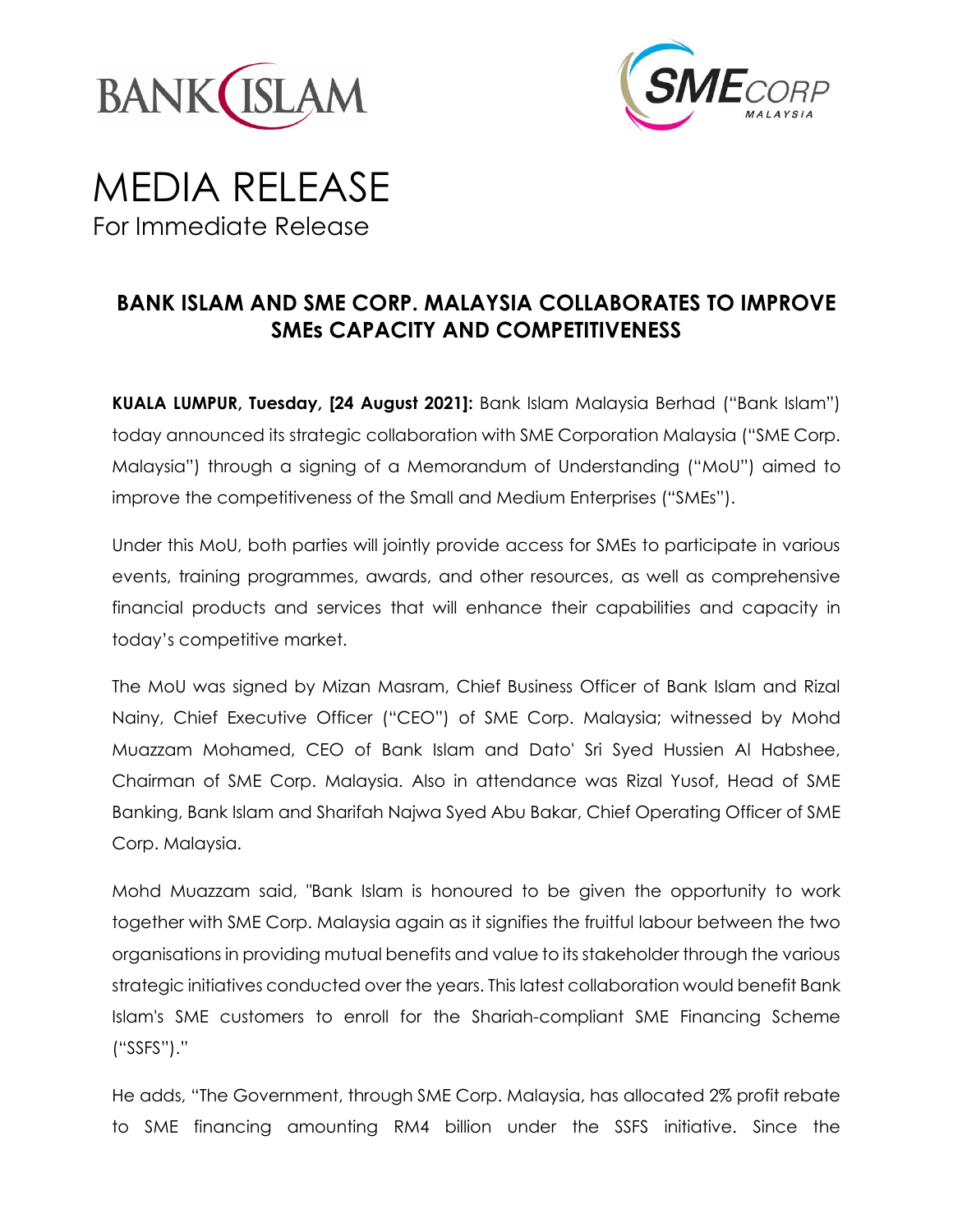commencement of the financing scheme in 2013, Bank Islam has supported 121 SME customers with financing amounts totalling more than RM133 million. With a comprehensive offering to benefit the SMEs, we aim to grow these numbers with the signing of the MoU today."

As an added value to this strategic collaboration, Bank Islam will also extend its suite of Shariah-compliant products and services to fulfil customers' various needs, including working capital requirements and capital expenditure ("CAPEX"), trade financing, financial relief assistance, bancatakaful, cash management and e-banking solutions.

The Bank is launching the SMEXpert mobile app soon, a digital initiative from the Bank that supports the entire SME ecosystem with business and financial resources to provide better opportunities for SMEs in their growth and sustainability. Business experts from various sectors under the SME Expert Advisory Programme ("SEAP") by SME Corp. Malaysia will join SMEXpert, as a Community Advisor on the platform.

In addition, SME customers can also improve their business capacity through the Bumiputera Enterprise Enhancement Programme ("BEEP"), SMEs Go Global, SME Competitiveness Rating for Enhancement ("SCORE"), and are eligible to participate in the prestigious Enterprise 50 Award programme, organised by SME Corp. Malaysia.

"The establishment of the MoU today marks another milestone for Bank Islam in its mission to drive Malaysia's economy further. We hope that this strategic partnership will further spur the growth of the SME sector, ensuring their resiliency and continues to contribute to the rebuilding of the nation post-COVID-19," Mohd Muazzam added.

Dato' Sri Syed Hussien Al Habshee said, "The strategic cooperation between both SME Corp. Malaysia and Bank Islam is part of the proactive efforts to provide viable business opportunities to the SMEs in Malaysia.

"By leveraging the business-to-business platform offered by Bank Islam as well as the financing support stated in the MoU, we hope that such initiatives could assist SMEs to sustain their operations, especially during this challenging time."

Bank Islam has established a long working relationship with SME Corp. Malaysia, working together since 2013 by providing Islamic financial solutions whilst supporting various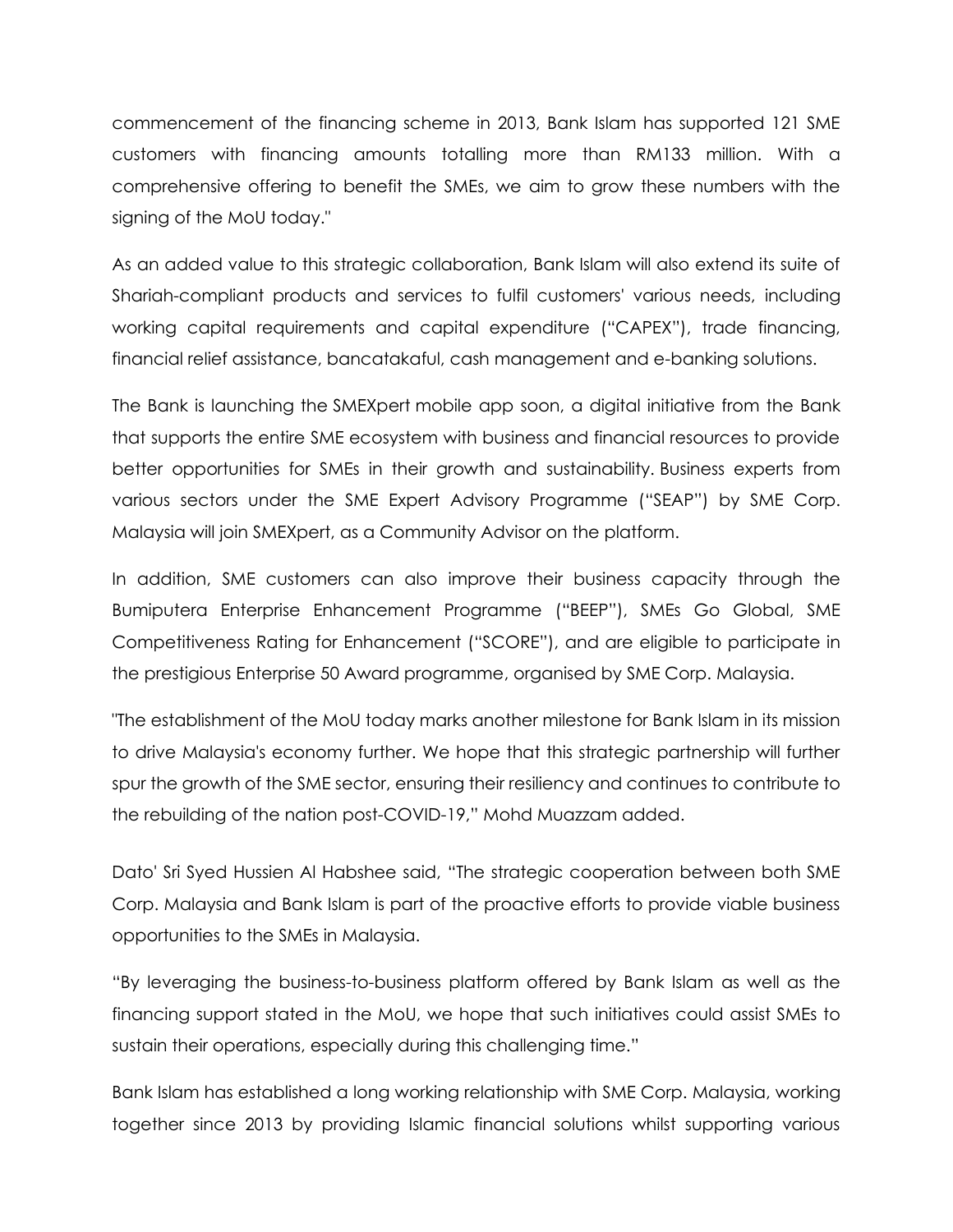programs initiated by the Central Coordinating Agency under the Ministry of Entrepreneur Development and Cooperatives.

The symbiotic relationship continues to strengthen with SME Corp. Malaysia supporting Bank Islam in realising its mission to nurture and propagate the SME segment, including providing their expertise to empower the SME entrepreneurs through the organisation of Bank Islam SME Development Programme 2.0. Both parties also collaborate to ensure the iTEKAD programme's success; a holistic social finance programme to provide sustainable income generation and financial resilience of asnaf and B40 micro-entrepreneurs in facing the effects of the COVID-19 pandemic.

For further information, please visit [www.bankislam.com.](http://www.bankislam.com/)

### **About Bank Islam Malaysia Berhad**

Bank Islam Malaysia Berhad was established in 1983 as the Nation's first Islamic Bank. To date, the Bank has a network of 144 branches and more than 900 self-service terminals nationwide. To meet the diversity of the public's financial needs, Bank Islam offers more than 70 *Shariah*-based banking products and services which cater to Muslims and non-Muslims. For more information on Bank Islam products and services, visit www.bankislam.com or call Bank Islam Call Centre at 03-26 900 900.

#### **For Bank Islam, please contact:**

| <b>Rohazida Mohamed</b>              | <b>Omar Atin</b>                      |
|--------------------------------------|---------------------------------------|
| Head, Group Corporate Communications | Senior Manager, Public Relations,     |
| Bank Islam Malaysia Berhad           | <b>Group Corporate Communications</b> |
| Level 31, Menara Bank Islam          | Bank Islam Malaysia Berhad            |
| No. 22, Jalan Perak                  | Level 31, Menara Bank Islam           |
| 50450 Kuala Lumpur                   | No. 22, Jalan Perak                   |
| 03-2782 1232<br>Tel:                 | 50450 Kuala Lumpur                    |
| Mobile: 012-231 8602                 | Tel.: 03-2781 2943                    |
| Fax: 03-2781 2998                    | Mobile: 019-391 9144                  |
| Email: rohazidam@bankislam.com.my    | Fax: 03-2781 2998                     |
| Web:<br>www.bankislam.com            | Email: omar@bankislam.com.my          |
|                                      | www.bankislam.com<br>Web:             |

#### **About SME Corp. Malaysia**

SME Corp. Malaysia is the Central Coordinating Agency under the Ministry of Entrepreneur Development and Cooperatives (MEDAC) with the vision of being the premier organisation for development of progressive SMEs to enhance wealth creation and social well-being of the nation. SME Corp. Malaysia acts as a central point of reference for research and data dissemination on SMEs, provides advisory services for SMEs in Malaysia, coordinates the implementation of SME development programmes, undertakes economic assessment and SME accreditation, implements business development and support programmes as well as facilitates access to domestic and international markets.

Established on 2 May 1996, SME Corp. Malaysia was formerly known as the Small and Medium Industries Development Corporation (SMIDEC). On 2 October 2009, under the mandate of the National SME Development Council chaired by the Prime Minister, SMIDEC was tasked to assume that role of the Central Coordinating Agency in SME development and was officially rebranded as SME Corporation Malaysia (SME Corp. Malaysia).